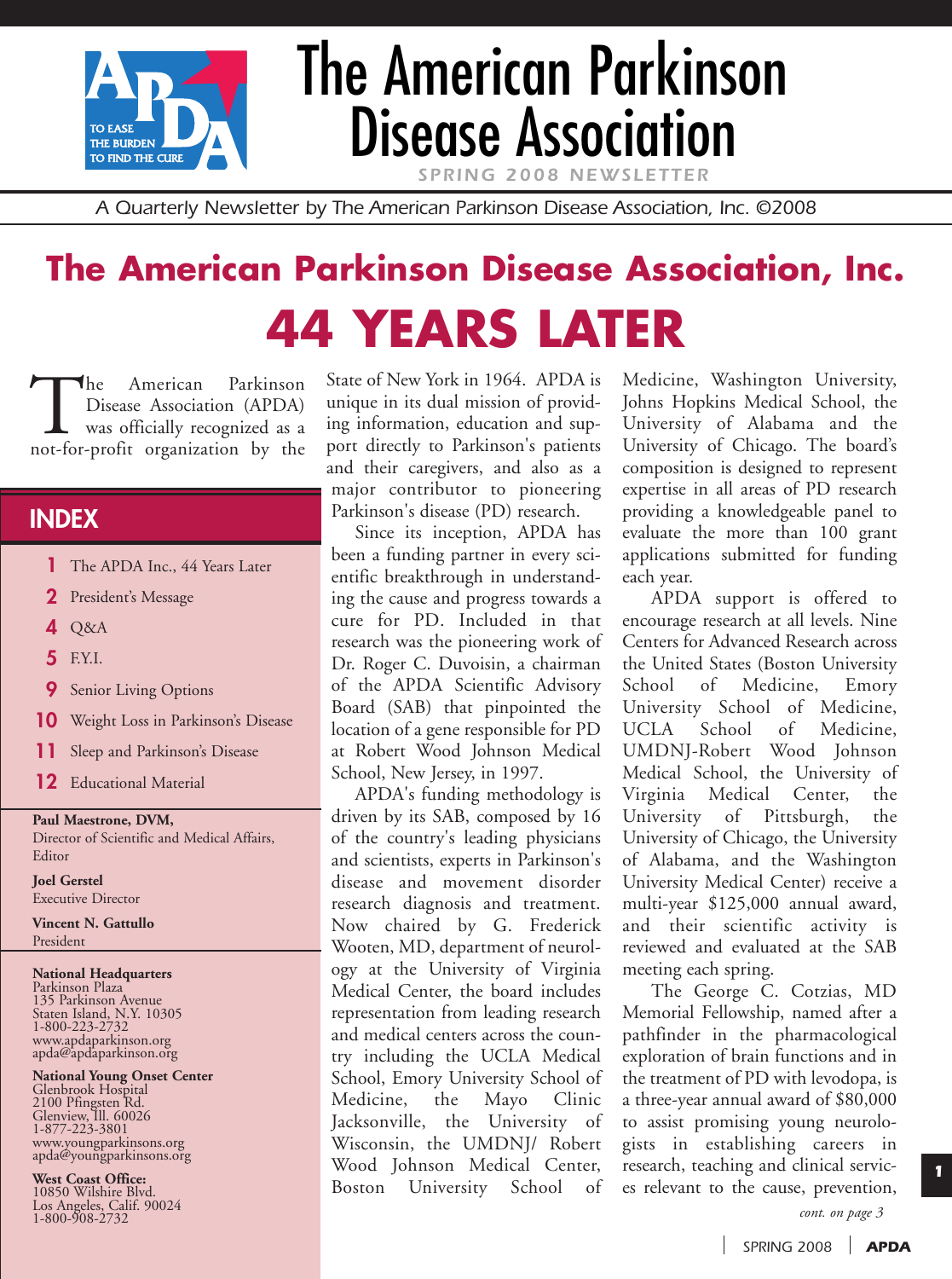

Dear Reader:

In the worst of times/best of times scenario, we are certainly not at either extreme, but at least economically, leaning toward the former. No one is happy about lean economic times, and least of all not-forprofit organizations, which

depend upon the generosity of others.

To make matters worse, in today's not-for-profit area are the stories of abuse in some organizations. While a very small minority, these instances of fraud and downright theft violate the public's trust and make the headlines that taint-by-association the good work done by the many.

Americans gave \$295 billion to philanthropy in 2006, 2.3 percent of the gross national product, and most of those gifts, Bill and Melinda Gates and Warren Buffett not withstanding, came in small donations. Americans are generous when they can afford to be, but today's Wall Street news and the realities at the supermarket and gas pump are already beginning to affect the amount of disposable income in most families.

Because APDA receives no government or public funding and is dependent upon the generosity of individuals, and to a lesser extent, corporations and foundations, we are particularly sensitive to the moral and economic

phenomena of our times. We wear our Better Business Bureau and other voluntary and regulatory credits as badges of honor.

Regular reports to our contributors and accounting compliance procedures through our board of directors create transparency and a testimony to our integrity. We strive every day to meet our mission to: "Ease the Burden - Find the Cure" for Parkinson's disease.

Now especially, we want all our supporters to know that we are aware of the sacrifice you may be making to continue your generosity. APDA is always appreciative of every gift whatever its form a multi-million dollar estate, a \$10 dollar memorial for a loved one, a charitable gift annuity, or the \$5 bill that recently came to our national headquarters. The slightly yellowed envelope contained a shakily written note: "I know this isn't much, but I want to have a part in finding the cure for this terrible disease."

It is based upon that kind of generosity and hope that we weather the present storm and look forward to the best of times ahead.

Vincent N. Gattullo President

#### APDA FUNDING SUPPORTS TWO STATES' PD REGISTRIES

Washington has approved a state Parkinson's disease registry. The one-year project initiated last month is being funded by a \$275,000 appropriation and is being administered by the department of health.

The registry is an extension of a voluntary statewide database directed jointly by the University of Washington and the VA Puget Sound Hospital in Seattle, and partly funded by the APDA's state of Washington Chapter.

APDA is committed to the collection of such data, which are vital parts of many scientific research studies. In collaboration with the Michael J. Fox Foundation, APDA is presently supporting the country's first state-supported registry in Nebraska, which after two years and valuable data collected, was suspended because of a shortage of state monies.

#### APDA GRANT'S FINDINGS PUBLISHED

The March issue of the Physical Therapy Journal reported the results of an APDAfunded research grant. Dr. Leland Dibble, who was awarded a research grant, published his findings with Dr. K. Bo Foreman and physical therapists Jesse Christensen and D. James Ballard titled, "Diagnosis of Fall Risk in Parkinson (sic) Disease: An Analysis of Individual and Collective Clinical Balance Test Interpretation." The study compared the accuracy of PD-fall/risk-diagnosis using one test result rather than an interpretation based on a collection of several tests results.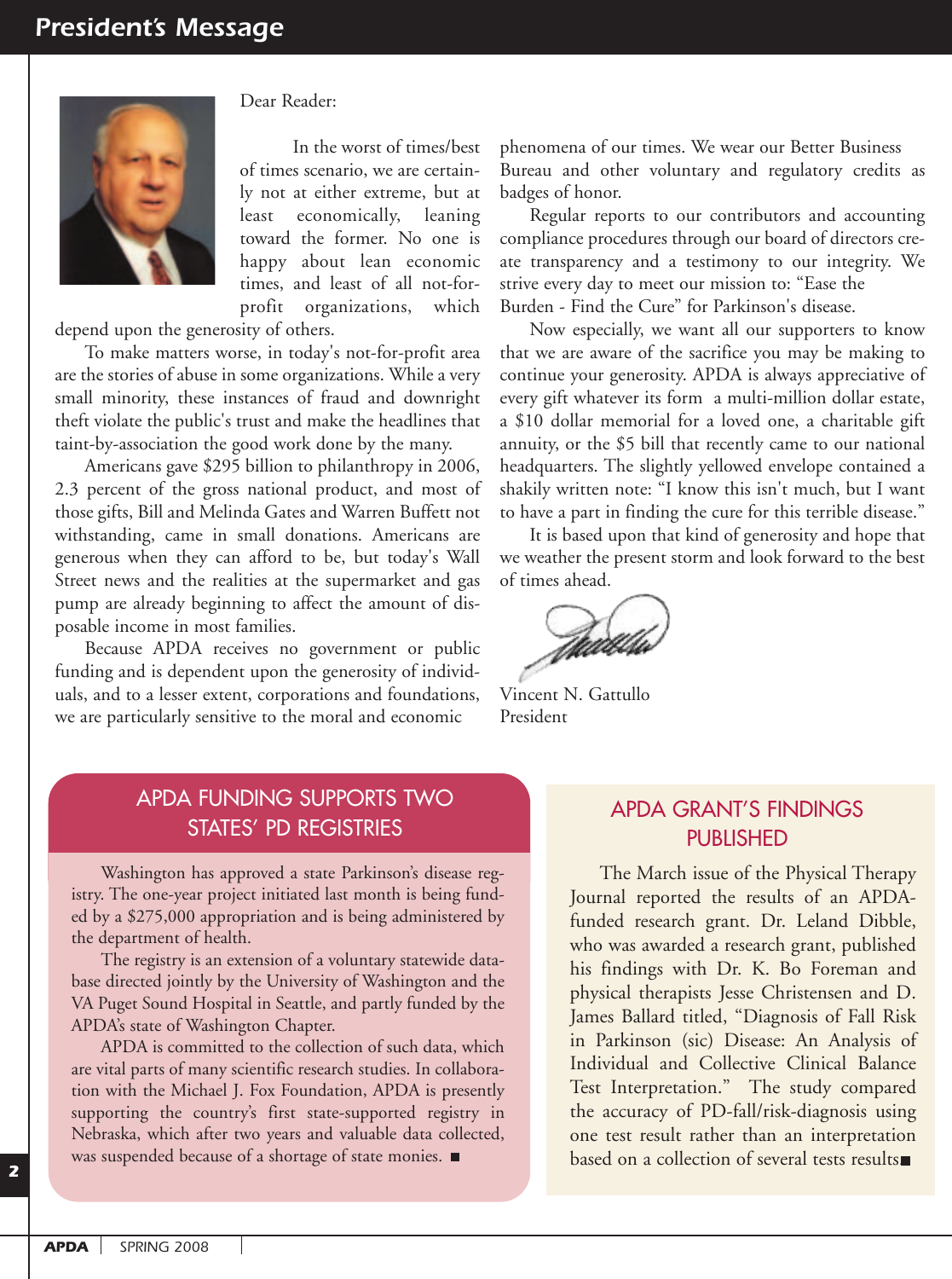# The American Parkinson's Disease Association, Inc., 44 YEARS LATER *cont. from page 1*

diagnosis and treatment of PD and related neurological movement disorders. It is considered APDA's most prestigious individual award.

Established scientists affiliated with research or academic institutions and presently not working on PD research are eligible for the Roger C. Duvoisin, MD Research Grant. The grant carries a two-year, \$80,000 annual award.

Other funding is available as research grants (\$50,000 for one year) for young investigators to pursue research in PD; post-doctoral research fellowships (\$35,000 for one year) available to post-doctoral scientists whose research training holds promise into new insights in pathophysiology, etiology and/or treatment of PD; and medical students summer fellowships designed to provide a stipend to medical students to perform supervised laboratory or clinical research in PD. The fellowship is \$4,000.

At its meeting in May 2007, the SAB recommended more than \$3.5 million in grants, which was unanimously approved by the executive committee of the national board of directors.

Equally important and unique among U.S. PD organizations is the APDA mission to support and educate the country's 1.5 millions with Parkinson's disease and their caregivers. Recognizing the devastating effects of the illness upon the patient and the family, a support program was launched to motivate patients in maximizing their strengths, minimizing impediments and achieving and maintaining their full potential for as long as possible.

Through a network of chapters, which raise awareness and funds; Information & Referral centers, each staffed with a medical director and a coordinator; and more than 1000 support groups, APDA provides a comprehensive support and educational system for patients and caregivers. There are presently 56 chapters and 62 I&R Centers located in major healthcare and academic facilities across the country, making it the largest grassroots PD organization in the United States.

In 2007, APDA opened the country's first full-time national young onset center to serve the unique challenges of young people faced with the progressive, degenerative disease. The center's director is Julie Sacks, a clinical social worker with more than a decade of experience working with individuals of all ages and their families. The center is located in the Chicago, Illinois area and serves the entire country. Its Web site is www.youngparkinsons.org.

APDA also maintains a dedicated I&R Center for U.S. Armed Forces veterans and their families. Located in Reno, Nevada, the center's mission is to disseminate information about services available to veterans with PD in their home communities and to serve as a resource for information about government benefits available for Parkinson's disease patients.

Education is a primary function of the organization and is provided through a quarterly newsletter, which is mailed to more than 200,000 people internationally. A series of publications includes multi-page booklets written by experts in specific fields such as symptoms and medications, support, physiotherapy, speech problems, and nutrition. Many of these educational materials have been translated into other languages and all are available free of charge. Educational supplements dealing with specific subjects related to PD are issued as the need may arise.

"Managing Parkinson's - Straight Talk and Honest Hope," is a DVD created for the newly diagnosed patient and his/her loved ones. Leading experts explain what PD is and how it is treated, how to deal with symptoms of the disease, some of the medications' side effects and how to keep a positive outlook in dealing with it.

APDA works collaboratively with other US Parkinson's organizations with similar objectives including the Parkinson's Action Network, a national advocacy association based in the nation's capital, PD Trials, a Web-based service to inform patients of existing clinical trials and to encourage participation and the Michael Fox Foundation to support a PD registry in the state of Nebraska.

Encouraging global cooperation, APDA was the co-sponsor, with the Italian Parkinson Disease Association, of the World Parkinson Disease Association, organized in November 1998. Today, 26 national affiliates from six continents work cooperatively to disseminate the latest information about the progress of PD research, therapy, and all vital information about the disease within their countries. Dr. Paul Maestrone, APDA director of scientific and medical affairs and a WPDA founder, is the president of this association.

APDA is proud of its diverse contributions to the Parkinson's patients of the United States and of foreign countries and the dedication to pursue its mission to "Ease the Burden - Find the Cure" for Parkinson's disease.

*This article was compiled from the official history of APDA.*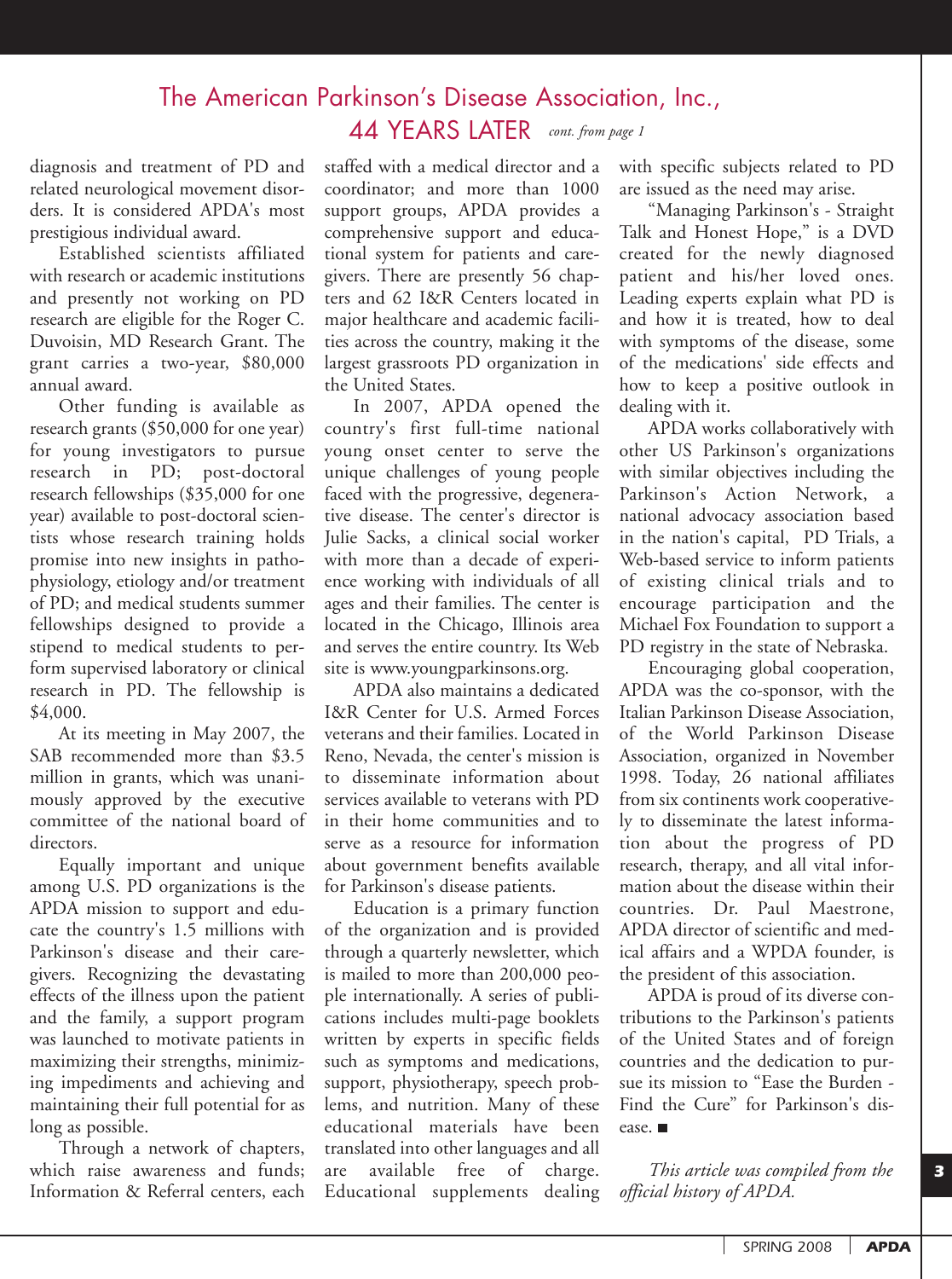# *Questions & Answers*

*BY ENRICO FAZZINI, DO, PhD Associate Professor Neurology New York University, New York University of Nevada, Las Vegas N.Y. Institute of Technology, Old Westbury*

**Q:** I have had tremor in my right arm for the last two years. Do Parkinson's disease patients progress at different rates?

**A:** Yes. The older you are at diagnosis the slower the progression. Tremor predominant patients with tremor in their non-dominant side (left arm tremor in a right handed person) have less disability over time than patients with no tremor and only rigidity. Most patients do very well for 10-13 years at which time they loose enough dopamine production to become more sensitive to the medications. At this time they develop troublesome "on/off" fluctuations where the medications work too much or too little with less time they can function normally. Gradually, balance and/or cognitive function become more and more impaired. I have some patients with PD for 20 years who have these "on/off" fluctuations but are still leading near normal productive and enjoyable lives. Note that there are types of PD in which balance impairment is present at the onset, medications do not work, and the disease progresses much more rapidly. These forms of parkinsonism are luckily much less common than regular typical PD.

**Q:** I have had PD for three years. If I take more Requip I get flushed and dizzy. I am also on Azilect. Mirapex did not help. Should I start Sinemet?

It is getting more difficult to walk and take care of myself.

**A:** It is my belief that it is duration of disease and not duration of therapy with L-Dopa, which leads to the troublesome side effects of L-Dopa. Nevertheless, Sinemet should be used in low doses and medications like Requip and Azilect maximized.

It seems as if you have increased the Requip and Azilect as much as you can. You should start low dose Sinemet. You can keep the Sinemet dose low by adding Comtan.

**Q:** Neupro is off the market and I did not do well on Mirapex and Requip. I am already on Sinemet 25/250 four times a day and I have periods in which the PD symptoms worsen and other periods when I am jumpy and swaying. What should I do?

A: In terms of dopamine agonist therapy, we are in worse shape now then we were in 10 years ago because Permax and now Neupro have been taken off the market. Permax in high doses (over 3 mg/day) leads to an increased risk of heart valve damage. The Neupro patch has been found to be defective – Neupro crystallizes within the patch leading to decreased effectiveness. Dopamine agonists directly stimulate the areas of the brain that need dopamine and their use stabilizes the response to Sinemet. You can add Azilect and

Comtan and reduce the Sinemet to 1/2 tablet every three hours during the waking day.

**Q:** What causes your voice to diminish?

**A:** Hypophonia is a term that describes low voice volume. It is one of the symptoms of PD. You can still speak clearly, but you must make a greater effort to project your voice and use your mouth, tongue and lips better. What was automatic like speech and walking now must be more deliberate. Some patients also slur or stutter their words together. This is called pallilalia and may be a sign of too much medication. You must slow down when this happens. Finally, some PD patients (especially after deep brain stimulation) have a thick, cramped speech. This is dystonia and may respond to medications such as Artane and Klonopin. You should have speech therapy.

#### **Q:** Can you have Parkinson's Disease and Alzheimer's Disease at the same time?

**A:** You can develop cognitive impairments with PD. This usually shows up as difficulty with concentration and attention. Some patients have severe cognitive impairments at the onset of PD. We call this diffuse Lewy body disease. Medications used to treat Alzheimer's disease such as Exelon or Aricept and even Namenda may help the cognitive impairments associated with PD.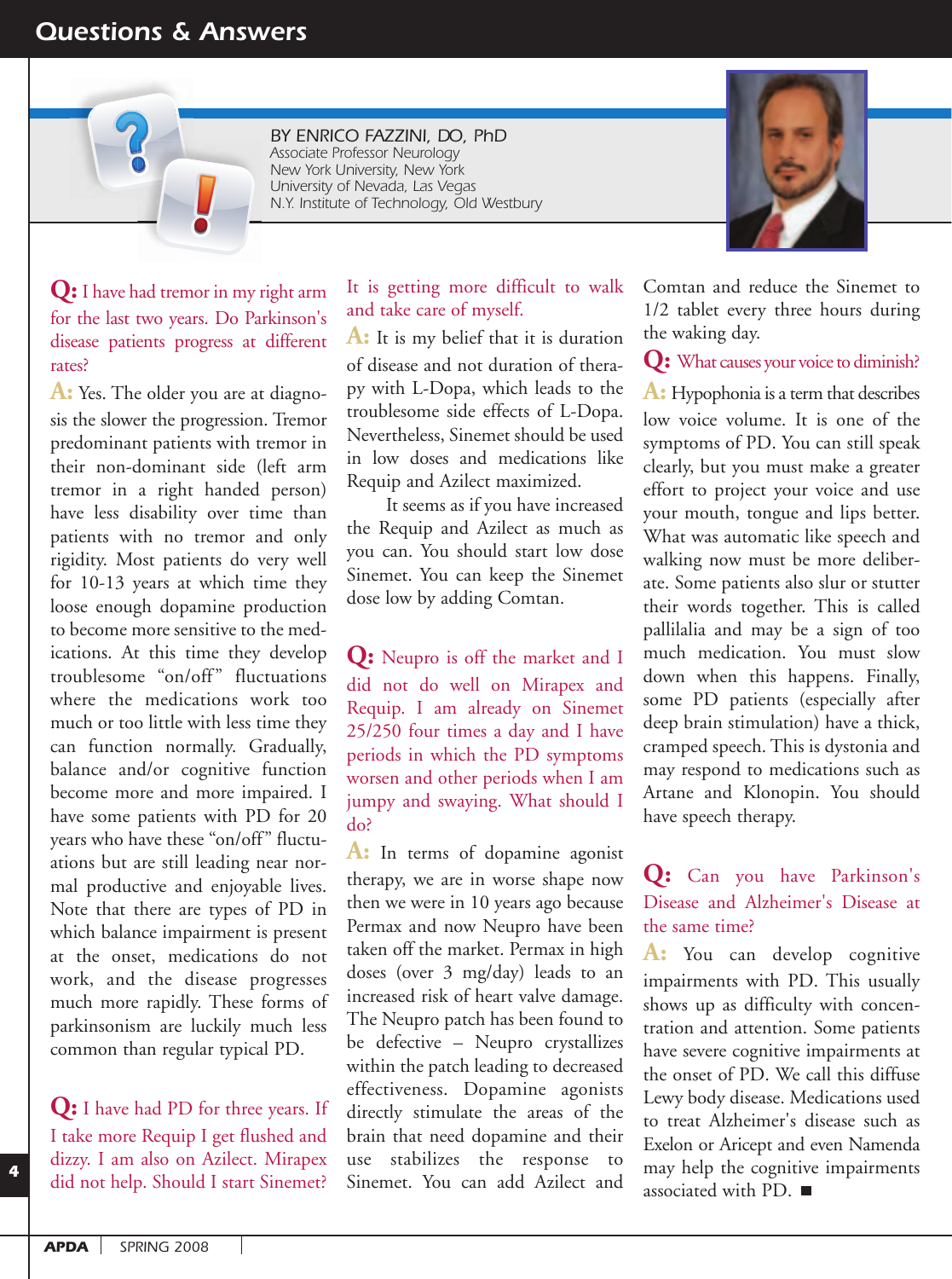# MEET LAURA MARSH, MD SCIENTIFIC ADVISORY BOARD MEMBER

If you casually met Laura Marsh at a party, you would never guess her profession. The vibrant young woman with a quick wit and ready smile might be mistaken for a kindergarten teacher or public relations professional. Few, however, would guess that she is a nationally respected expert on neuropsychiatry and psychiatric disorders related to Parkinson's disease (PD) at Johns Hopkins University School of Medicine.

But if not your stereotypical egghead, Dr. Marsh has always been an academic achiever receiving her BA from Oberlin (Ohio) College with highest honors, and MD cum laude from the Ohio State University College of Medicine, Columbus. Her association with Johns Hopkins Hospital began with a postdoctoral internship in internal medicine and psychiatry residency. Advanced studies took her across the country and to Europe before she returned to Hopkins in 1998. Today, in addition to her academic positions, she is an attending geriatric psychiatrist in the hospital's Department of Psychiatry and Behavioral Sciences and the director of the clinical research program of the Johns Hopkins/NIH Morris K. Udall Parkinson's Disease Research Center.

Dr. Marsh is a prolific author, whose curriculum vitae lists more than 30 pages of publications including articles in scientific journals, editorials, book chapters, abstracts and co-editorship of the book, Psychiatric Issues in Parkinson's Disease – A Practical Guide.

Dr. Marsh's interest in psychiatry began in high school when several seemingly ordinary classmates, tragically, committed suicide, and others developed severe mental illnesses. Each case was different but raised the question for her as to what had caused their problems. She began wanting to become a basic scientist studying brain disorders but knew that wasn't her calling when the mice she was studying in a project on alcohol dependence became so aggressive that their brawls caused her nightmares.

A winter term working with schizophrenia researchers in Bellevue Hospital, New York, revealed her love of working with patients. Her focus on neuropsychiatry, the study of psychiatric disturbances in patients with neurological disorders, began when she was in England and Sweden on a Thomas J. Watson Fellowship. The National Institutes of Health, major pharmaceutical companies and national organizations have funded her research.



*Dr. Laura Marsh and her 7-year old daughter, Dorothy, enjoying the activities at last month's Unity Walk in NYC.*

She began using psychiatric disturbances in conditions like PD or epilepsy as models for understanding problems in the general population. She has found her niche as a psychiatrist, working in the area of PD, where motor, cognitive, and psychiatric aspects of disease are linked in every individual and need to be taken into consideration when providing care to patients and their families. Over time, however, given the high rates of psychiatric and cognitive disturbances in PD patients, one of her goals has been to improve the recognition and treatment of psychiatric conditions by non-psychiatric clinicians to diagnose and treat their patients for psychiatric disturbances, especially depression.

"In particular, we need to do a better job identifying earlier, and throughout the course of PD, who has psychiatric and cogitative problems. It is important that we diagnose patients as soon as they show signs of a mood disorder, because treating depression in a PD patient actually reduces unwarranted disability," she says. "If we wait until they see a psychiatrist, the problem is probably long overdue for attention."

Her time now centers on a family that includes a husband, 7-year-old and 13-year-old daughters, an almost all-black cat and working full-time. Most of her hobbies, such as playing viola in community orchestras, cooking, sewing, and vegetable gardening percolate in and out as time permits, but she always makes time to sew the necessary Halloween costumes. She also tries to combine some fun work and family activities such as working at the Ask the Doctor booth at the Parkinson's Unity Walk, which provides a good excuse to take the family to New York City for a weekend.

*F.Y.I. is a guide to the efforts and successes and recognition of the hundreds of volunteers and staff who work daily to help ease the burden and find a cure for millions of persons with Parkinson's disease and their caregivers across the United States.*

*SPRING 2008 APDA*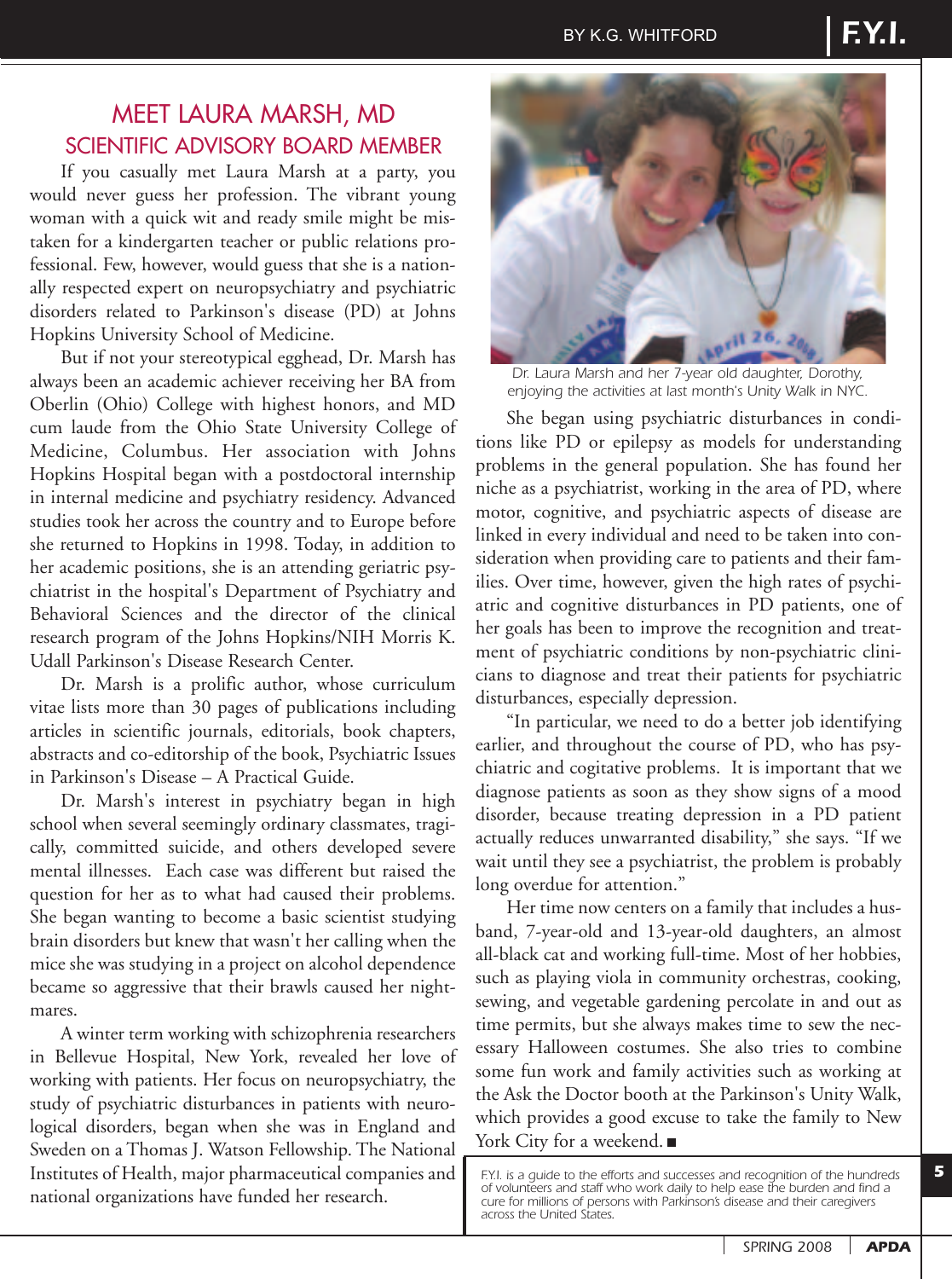# TEVA NEUROSCIENCE'S BOOK BENEFITS APDA MISSION



*Actress Holly Robinson Peete, left, helping to launch "Proud Hands Personal Victories with Parkinson's/A Show of Hands" last month.*

Twenty-eight "creative and inspirational" people living with Parkinson's disease (including APDA's Iowa coordinator, Sam Erwin) are profiled in Teva Neuroscience's new book, "Proud Hands Personal Victories with Parkinson's/A Show of Hands." The book includes a foreword by actress, author and singer Holly Robinson Peete, who with her former NFL player husband, Rodney, created the HollyRod Foundation to support those with PD and their families. It was launched at the Parkinson's Unity Walk in Central Park, April 26. Proceeds will be given directly to APDA to support research, people living with Parkinson's disease, their caregivers, and Parkinson's education.

The book is being sent as a gift to all APDA contributors of \$15 or more. Information is available on the Web site www.apdaparkinson.org. Contributions by check may also be sent to APDA, 135 Parkinson Ave., Staten Island, NY 10305 and should indicate "Proud Hands" on the envelope.

#### IN MEMORIAM

With a sense of great loss, APDA reports the deaths of three benefactors in recent months.

Texas businessman and member of APDA's board of directors for three years: Marvin Marks died Feb. 15, in Dallas. For many years Marvin supported the fundraising projects APDA's Northeast Texas Chapter, which has established a Marvin M. Marks Award to be given annually to an outstanding volunteer.

Nancy D. Barker, a registered medical technician and phlebotomist who lived with PD for *(cont. on page 7)*

## It Takes Two to Tango, But an APDA Grant To Prove Its Benefits for People with PD

Fifteen eminent research scientists and physicians were evaluating funding recommendations for research grants during the 2006 meeting of APDA's Scientific Advisory Board. Titles such as "Evaluation of Cerebrospinal Fluid Alpha-Synuclein as a Biomarker for Synuclein-opathies," and "The Mechanism of Redox Regulation of the Parkinonsonism Associated Protein DJ-1" were among those considered and then along came R-8, "Can Dance Improve Functional Mobility in Parkinson's Disease?"

The premise? Tango lessons, specifically the Argentine tango, can be a tool to balance and mobility improvement in Parkinson's patients. Truth be told, a scientific eyebrow or two was raised.

While an unusually non-scientific title, R-8, however, made the cut and was funded. Dr. Gammon Earhart, Washington University School of Medicine (St. Louis, Mo.) assistant professor of physical therapy, published the successful results in the Journal of Neurologic Physical Therapy and captured the imagination of

the consumer health media, including the New York Times.

MedicineNet.com led a story: "Not only is the tango a dance of romance and passion, it also helps improve balance and mobility in people with Parkinson's disease." The story went on to explain how a group of 19 Parkinson's patients, about half of whom were randomly assigned to do 20 onehour tango classes, registered much better results in the Berg Balance Scale measur-



ing mobility and balance than the other half of the group who had strength and exercise sessions designed for Parkinson's patients.

"Some participants were skeptical at first because they hadn't danced in years or because they thought their disease would interfere," Dr. Earhart reports. But she notes that the moves of the tango, including turning, dynamic balance, movement initiation, moving at different speeds and walking backward, accompanied with the social aspect of dancing rather than tedious exercise, resulted in greatly improved functional mobility for all the participants. Madeleine Hackney, a predoctoral trainee in movement disorders is working with Dr. Earhart.

So, while R-8 didn't have the traditional scientific ring to it, it did prove that you can't judge good research by its grant title.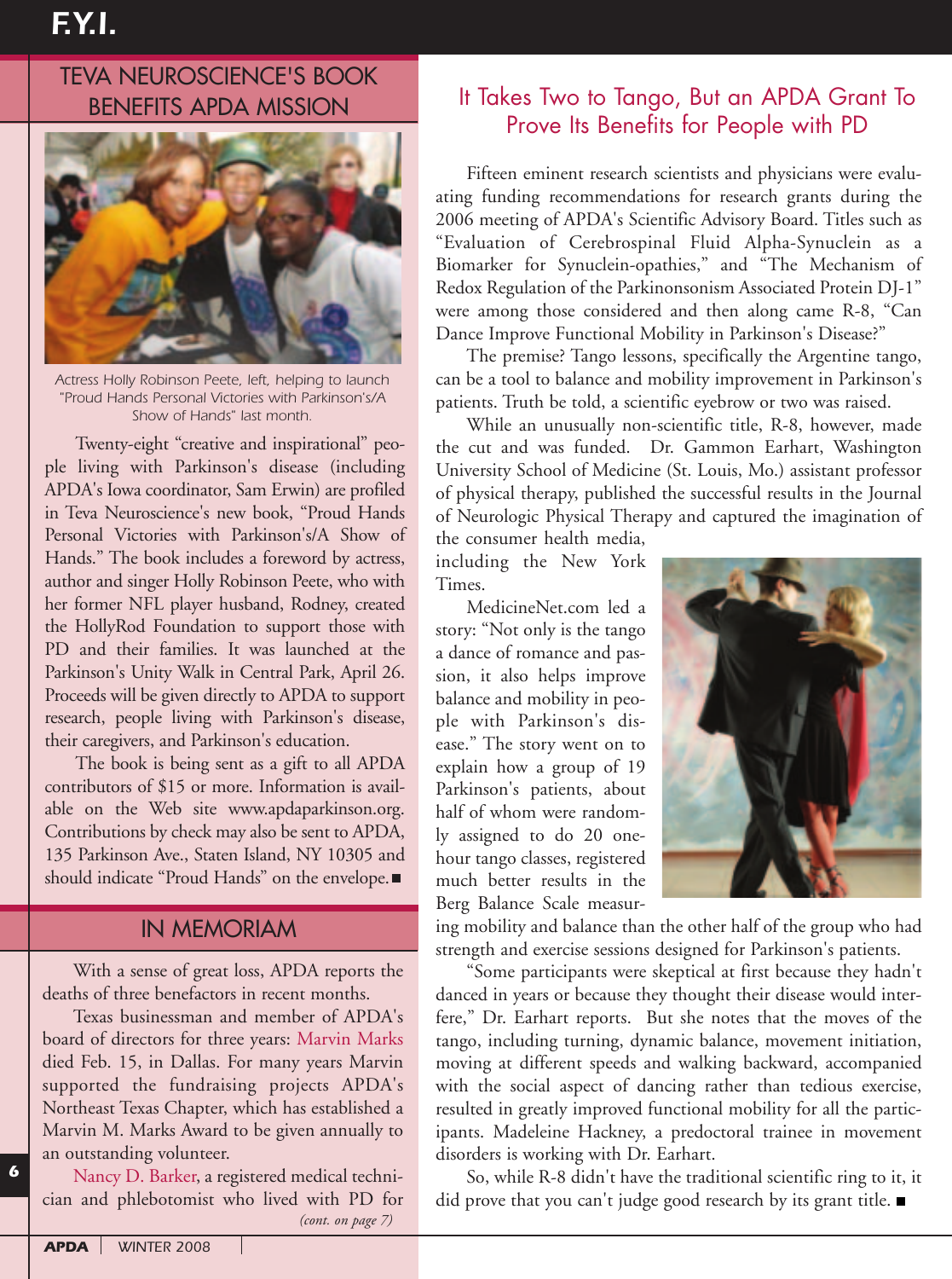# A Message From the National Young Onset Center

From its inception, APDA has recognized the essen-<br>tial role support programs play in the lives of people living with PD, patients and their families.

Younger people with PD, however, tend to shy away from traditional support groups choosing instead from the explosion of Internet social networking sites. These "virtual" support groups have many advantages including no geographic limitations. While this allows for a larger pool of support, young people who only participate in virtual support systems are missing out on an opportunity to create more personal face-to-face relationships.

APDA's National Young Onset Center recognizes that young people with PD have different primary concerns than people diagnosed later in life, and do not always feel comfortable in traditional support group meetings largely composed of older people. Because of this, we are working to increase the number of APDAaffiliated support groups specifically for the young onset population.

I recently received a call from someone interested in

starting a young support group. She had been diagnosed in her 40's, and never had the kind of local support a young onset group could have provided. A recently retired nurse with both a professional and personal perspective of PD to share, she had decided now was the time for her to establish the first YOPD group in her area. Please, consider following her lead! If you are young, or were diagnosed young, and are looking for a new and meaningful way of giving and receiving support, consider starting a YOPD support group in your area. The National Young Onset Center can help you get started (send you materials, notify people in your area, publicize your meeting time/location), or can refer you to a group near you. For more information, contact us at **1-877-223-3801.** 

While support groups usually have a leader, members are often involved in establishing the structure and format, and groups tend to be as diverse as their membership. So whether you are starting one or joining one, a support group can be a powerful and empowering experience and the possibilities for support are endless.



#### IN MEMORIAM *(cont. from pg. 6)*

more than 27 years, died Jan. 22, in Falmouth, Maine. She and her husband, Carl, dedicated their time and talents as advocates for people with PD from the time of her diagnosis. Carl has served as president of APDA's Maine Chapter, which has established 14 support groups across the state.

Ronald M. Dillon died at Georgia War Veterans Nursing Home, Augusta, Oct. 17, 2007 after a 30-year courageous battle with PD. A Korean War veteran, he was the Georgia Chapter president for six years, introduced the first walk-a-thon on the grounds of Wesley Woods, a senior living community in northern Georgia, and raised many thousands of dollars for PD research and education.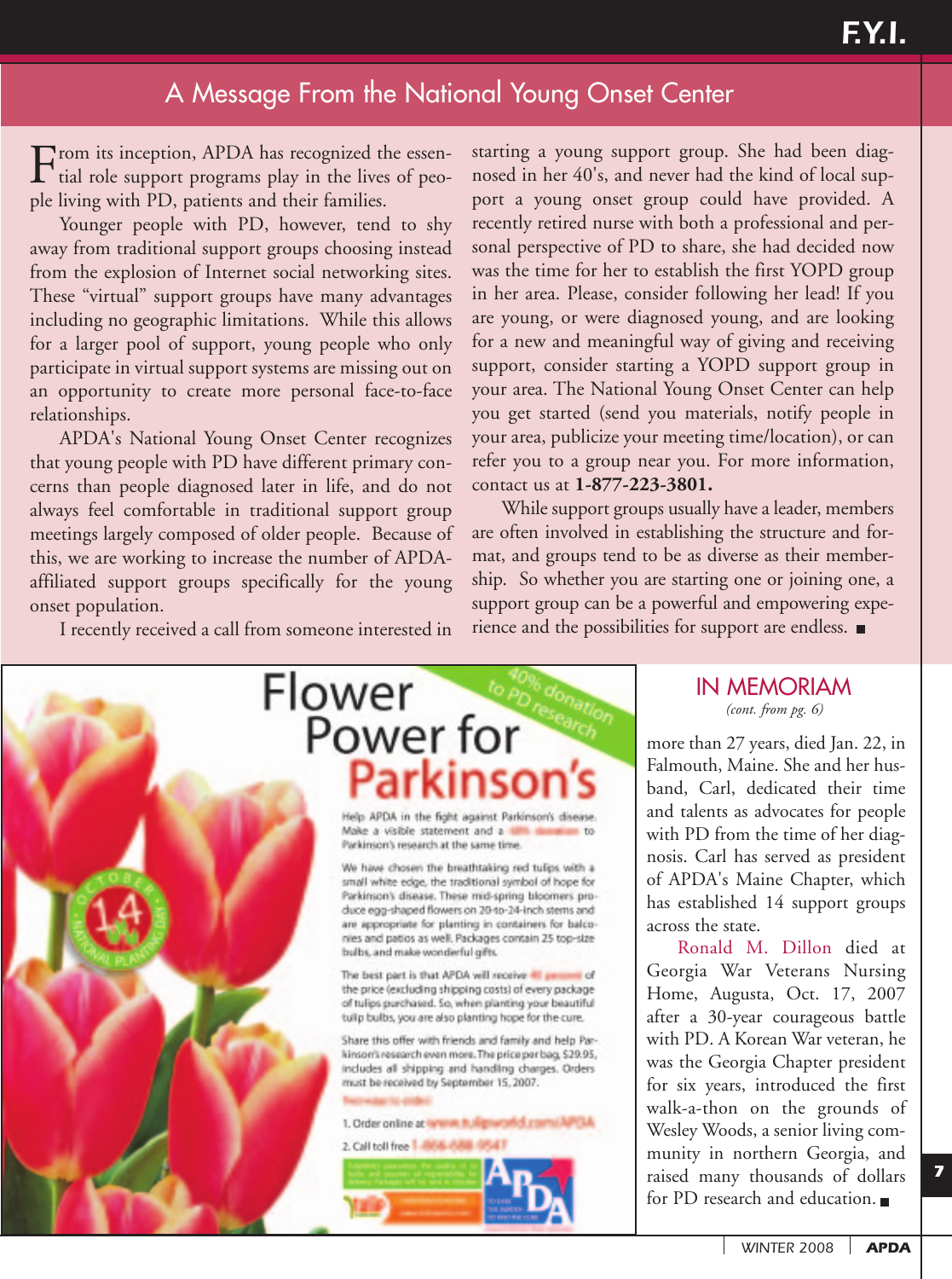# IN THE **NORTHEAST**

**New Jersey's** annual spring conference, "Living Well with Parkinson's Disease," attracted more than 200 people on March 29. Eminent

physicians from neighboring states (Dr. Michele Tagliati of Mt. Sinai Hospital, N.Y.C. and Dr. Daniel Weintraub of the University of Pennsylvania), were joined for the all-day conference by Leslie Gordon, RN, who shared the secrets of The Humor Project, Inc. and

Stacie Mishler, director of the Parkinson Unity Walk.<br> **Maine** coordinator Lillian Scenna was among tho<br>
giving testimony to the state legislature in support<br>
LD1975, "An Act to Promote Awareness of Parkinsor<br>
Disease," ea **Maine** coordinator Lillian Scenna was among those<br>ng testimony to the state legislature in support of<br>1975, "An Act to Promote Awareness of Parkinson's<br>tase," earlier this year. The bill called for increased<br>ing for emerg giving testimony to the state legislature in support of LD1975, "An Act to Promote Awareness of Parkinson's Disease," earlier this year. The bill called for increased training for emergency and public safety workers regarding proper assessment and care of persons with PD, especially in crisis situations. Last month the Maine Chapter in partnership with MaineHealth presented the sixth annual Parkinson's Awareness Conference, "Brainpower," in Falmouth.

The New Hampshire I&R Center's April 19 seminar "Improving Parkinson Disease Treatment Through Innovation and Research", emphasized the "how" rather than the what in PD research and treatment. Among the topics were: how Innovative surgery is used to relieve PD symptoms; how current laboratory research deepens understanding the causes of PD; and how clinical research helps in evaluating new treatments. The program at Dartmouth-Hitchcock Medical Center in Lebanon included participants in discussions to understand better the decision-making process of patients' choices. **SOUTE**<br> **SOCIET**<br> **SOCIET**<br> **SOCIET**<br> **SOCIET**<br> **SOCIET**<br> **SOCIET**<br> **SOCIET**<br> **SOCIET**<br> **SOCIET** 



Movement authority John Argue, APDA Scientific Advisory Board chairman, Dr. Frederick Wooten, and Dr. Abu Qutubuddin from

the Southeast Parkinson's Disease Research education and Clinical Center (PADRECC) addressed the annual Parkinson's Disease Community Education Days. The annual event sponsored by the Richmond **(Virginia)**<br>Metro APDA Chapter I8zP Center of Charlotteeville Metro APDA Chapter, I&R Center of Charlottesville, and PADRECC attracted more than 250 people.

Paula Houston, APDA's **Louisiana** coordinator, had a different approach to promote PD awareness last month – the center month – the center<br>paid for those with PD to attend the Parkinson's exercise class  $h - the$ 



during April, almost doubling attendance. The rationale is that a "free" month of exercise will whet their appetites and they will continue.

Brenda Allred was blown away figuratively at the turnout for the Jackson, **Mississippi** symposium last month mostly because it was almost blown away literally by an 80-mile a hour tornado the previous day. With no electricity or phones, Brenda and the speakers forged ahead in "winds worse than we had during Katrina," and 120 people arrived for the all-day event. enda Al<br>t for th<br>mostly<br>n 80-mi<br>tricity o<br>n "wind<br>ople arr mout for the Jan<br>
soluth mostly beca<br>
by an 80-mile a<br>
electricity or ph<br>
ad in "winds wo<br>
people arrived on's exception<br>April, a<br>a "free" i<br>ey will c<br>enda Al<br>t for the mostly Ing *A*pm, amoto<br>at a "free" mon<br>they will conti<br>Brenda Allred<br>nout for the Ja<br>th mostly beca<br>w an 80-mile a  $\frac{1}{2}$ 



Tucson I&R coordinator, Dr. Cynthia Holmes, presented "Parkinson's Disease - Update," one course in the University of

**Arizona's** Mini Medical School series. The series of five evening lectures presented by the College of Medicine included health issues dealing with organ transplants, prescription drugs, PD, basic research and hand injuries. **INTERNATION**<br>India Secured health<br>ption di **na's** Ming<br>lecture<br>**ed** health<br>**iption** dru

IN THE **WEST**

**NORTHEAST**

Last month's **Washington** State Chapter's Education Patient Care Program included valuable

information on medications and non-motor manifestamormation on medications and non motor mannesta remember message by its title alone, "Exercise Can Help, But Only If You Do It!" IN THE EXECUTION OF THE EXECUTION OF THE EXECUTION OF THE EXECUTION OF THE EXECUTION OF THE EXECUTION OF THE EXECUTION OF THE EXECUTION OF THE EXECUTION OF THE EXECUTION OF THE EXECUTION OF THE EXECUTION OF THE EXECUTION O **n**<br>**hd** phys<br>**Der messa**<br>**ly If You**  $\overline{1}$ 



**MIDWEST**

PGA golfer Steve Stricker was so impressed with Greg Kopan's \$5,000 donation to APDA's **Wisconsin** Chapter, that he con-

tributed an additional \$10,000. Greg competed in the Madison Ironman Triathlon in Madison in honor of his brother-in-law, Dale Carlstom. Stricker's gift was a portion of the charitable proceeds from the 2007 Presidents Cup at the Montreal Golf Club, a unique event with no purse or prize money. Players instead choose charitable causes. IN THE ed an ad<br>on Ironn<br>er-in-law,<br>f the cha<br>t the Mo<br>or prize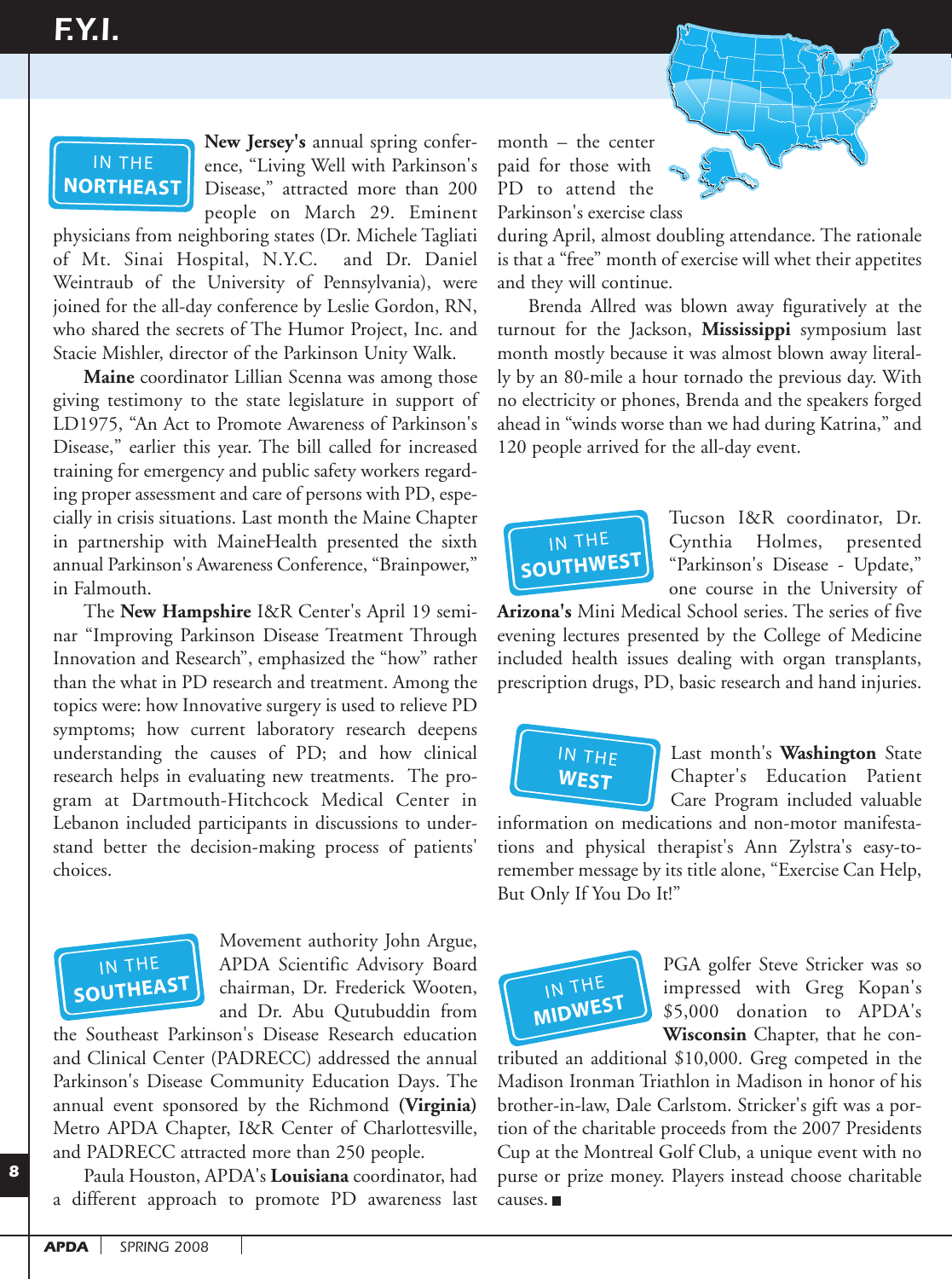# **SENIOR LIVING OPTIONS**

*By Annemarie Schwarzkopf APDA Georgia Chapter President*

*Recently, there has been a proliferation of senior housing communities. Families have many choices when the need for a senior housing facility arises. With so many new options in senior housing, we would like to take the time to review some of these with our readers.*

# Independent Living Communities

Independent communities cater to seniors who are very independent and with few medical problems. Residents live in fully-equipped private apartments. A variety of apartment sizes are available from studios to large two bedrooms. Fine dining services are offered with custom-designed meal packages. Often, residents can choose to pay for a specified number of meals per day. Frequently, there are numerous social outings and events to choose from for entertainment.

*Also Known As:* Retirement Communities; Congregate Care; Retirement Living *Payment Sources:* Mostly private pay; some government funded through HUD section 202 *Price Range:* \$1000-\$2500 per month

## Assisted Living

Assisted living communities are designed for seniors who are no longer able to live on their own safely, but do not require the high level of care provided in a nursing home. Assistance with medications, activities of daily living, meals and housekeeping are routinely provided. Three meals per day are provided in a central dining room. Residents live in private apartments that frequently have a limited kitchen area. Staff is available 24 hours a day for additional assistance. Most assisted living communities provide licensed nursing services. The hours vary greatly, so be sure to ask when you can visit. Social activities and scheduled transportation are also available in most communities. A special unit for Alzheimer's residents is available in some, but not all of them.

*Also Known As:* Assisted Care Community

*Payment Sources:* Mostly private pay; some accept Medicaid

*Price Range:* \$1800 - \$3500 per month depending on the size of apartment level and level of assistance required; Alzheimer's care ranges from \$2800 - \$3800 for a shared suite

### Nursing Homes

Nursing homes provide around-the-clock skilled nursing care for the elderly who require a high level of medical care and assistance. Twenty-four hour skilled nursing services are available from licensed nurses. Many nursing homes now provide short-term rehabilitative stays for those recovering from an injury, illness or surgery. Long-term care residents generally have high care needs and complex medical conditions that require routine skilled nursing services. Residents typically share a room and are served meals in a central dining area unless they are too ill to participate. Activities are also available. Some facilities have a separate unit for Alzheimer's residents.

*Also Known As:* Convalescent Care; Nursing Center; Long Term Care Facility

*Payment Sources:* Private pay; Medicare; Medicaid

*Price Range:* \$4000 - \$8000 per month

## Residential Care Homes

Residential care homes are private homes that typically serve residents who live together and receive care from livein caretakers. These homes offer assisted care services for seniors who want a more private, home-like community. Assistance with activities of daily living such as bathing and dressing are typically provided. Amenities and nursing services vary greatly among homes. Ask about their services when you tour.

*Also Known As:* Board and Care Homes; Group Homes; Adult Family Homes

*Payment Sources:* Private pay; Medicaid in some instances

*Price Range:* \$1500 - \$3000 per month depending on the services and level of care provided

*(cont. on page 10)*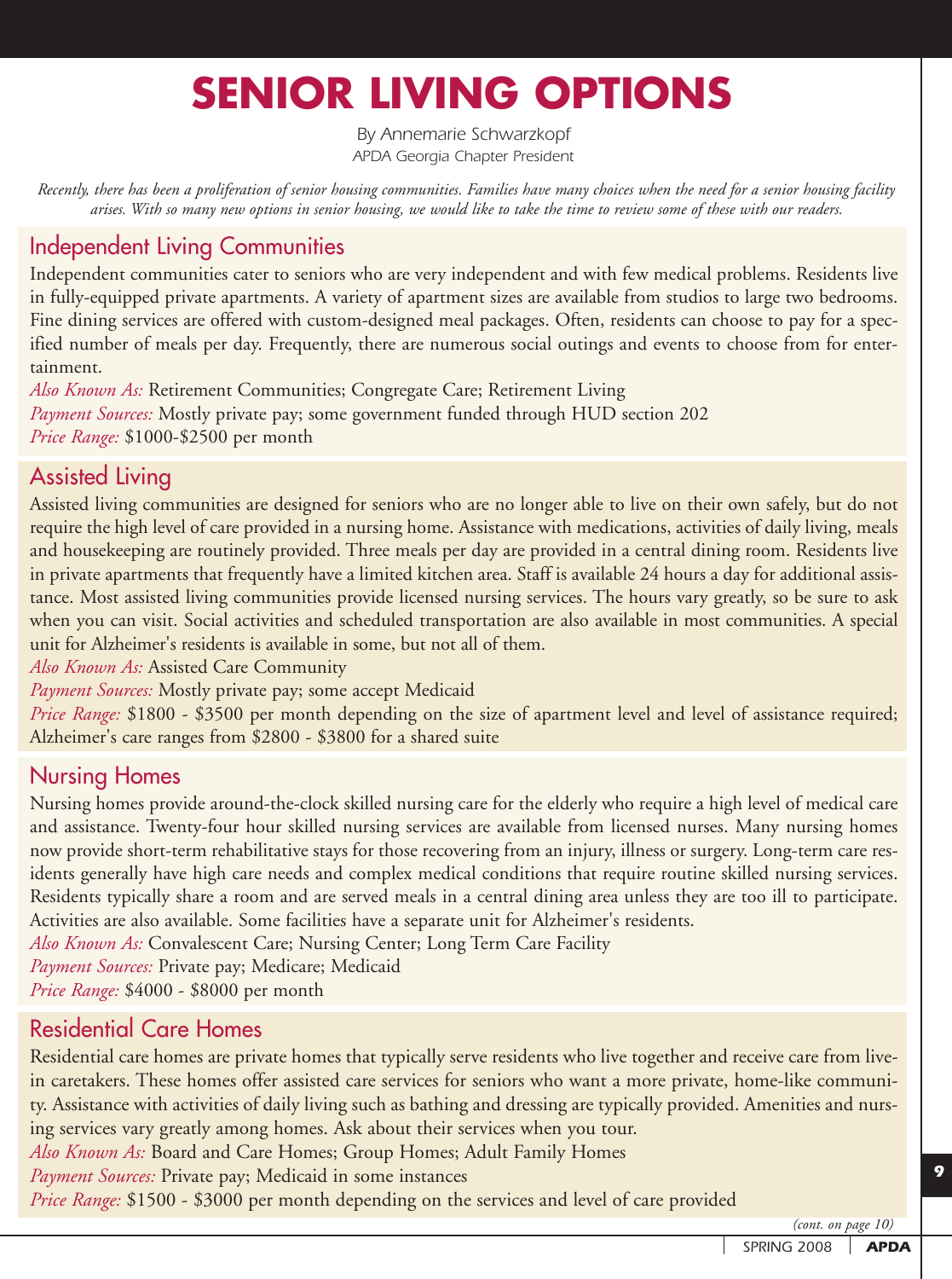# **WEIGHT LOSS IN PARKINSON'S DISEASE**

*By Anna D. Hohler, MD*

*Assistant Professor of Neurology, Boston University Medical Center*

*While obesity reaches epidemic proportions in the United States, neurologists are concerned that individuals with Parkinson's disease (PD) may be losing too much weight. Two studies published last year confirm an association between PD and progressive weight loss and outline the likely reasons for this effect.*

Parkinson's disease (PD) affects dopamine, norepinephrine, and the cholinergic systems. As a result individuals have a decreased sense of smell, they may have less motivation to eat, and their hunger centers may be less active. Swallowing may also be more difficult. Tremor or dyskinesias may also increase an individual's metabolic rate. Stiffness and slowness may make meals more arduous, and decreased gastric emptying and constipation may contribute to weight-loss problems. In one recent study subjects with PD who were older, had visual hallucination and memory problems, were at highest risk for weight loss.

Another study recommended to monitor the weight in individuals

with PD, by keeping close track and having a log of weights taken at least monthly. This will ensure that weight loss is noted and lifestyle and dietary modifications can be made.

Physical exercise to stimulate appetite and to enable maintenance of muscle tone is important to preventing weight loss. In addition, adequate hydration with 6-8 glasses of water a day is advised. This may also help with decreasing constipation.

Individuals who are fatigued with eating three larger meals a day should have 5-6 smaller meals. Taking PD medications 30-60 minutes prior to meals will ensure optimum absorption and effect in time for meals. Choosing high-calorie foods and supplementing with

shakes or other nutritional supplements may also stabilize or increase weight. If you have swallowing or choking difficulties, a swallow study and speech and swallow therapy may be needed.

PD is best managed with a healthy diet, exercise and close monitoring of medications to optimize quality of life.

A well-balanced diet is imperative to a healthy lifestyle. Guidance about specific nutritional recommendations is available in the APDA *Good Nutrition and Parkinson's Disease* booklet.

*This article was originally published in the Fall 2007 newsletter of the Boston APDA I&R Center.*

# Senior Living Options *cont. from page 9*

#### Respite Care

Respite care provides a temporary break for caregivers by allowing a resident to have a short-term stay in a community that can meet their needs. Many assisted living communities and nursing homes have a respite care program. Residents typically stay from a week to a month, depending on their situation. They receive all of the services of the community. Respite stays may also serve as a "get acquainted" period for the senior. Many residents find that they enjoy their stay and decide to move in soon after the short-term visit. Respite programs are available for assisted living and Alzheimer's residents.

*Also Known As:* Short-Term Stay Programs

*Payment Sources:* Private pay; Medicaid in some instances

*Price Range:* \$75 - \$100 per day

#### Home Care

Home care allows older people to remain in their own homes while receiving the assistance they need to help them remain independent. Typically, home care involves providing assistance with activities of daily living ADLs or instrumental activities of daily living (IADLs) such as transportation, paying bills, making appointments and simply being there to provide companionship and emotional support. Home care services range from once a week to 24 hours a day depending on the needs of the client.

*Also Known As:* Home Health Care; In-Home Personal Care

*Payment Sources:* Private pay; Medicare/Medicaid via certified home health agencies *Price Range:* Typically an hourly fee

*This article was originally published in the Atlantis APDA Fall 2007 newsletter.*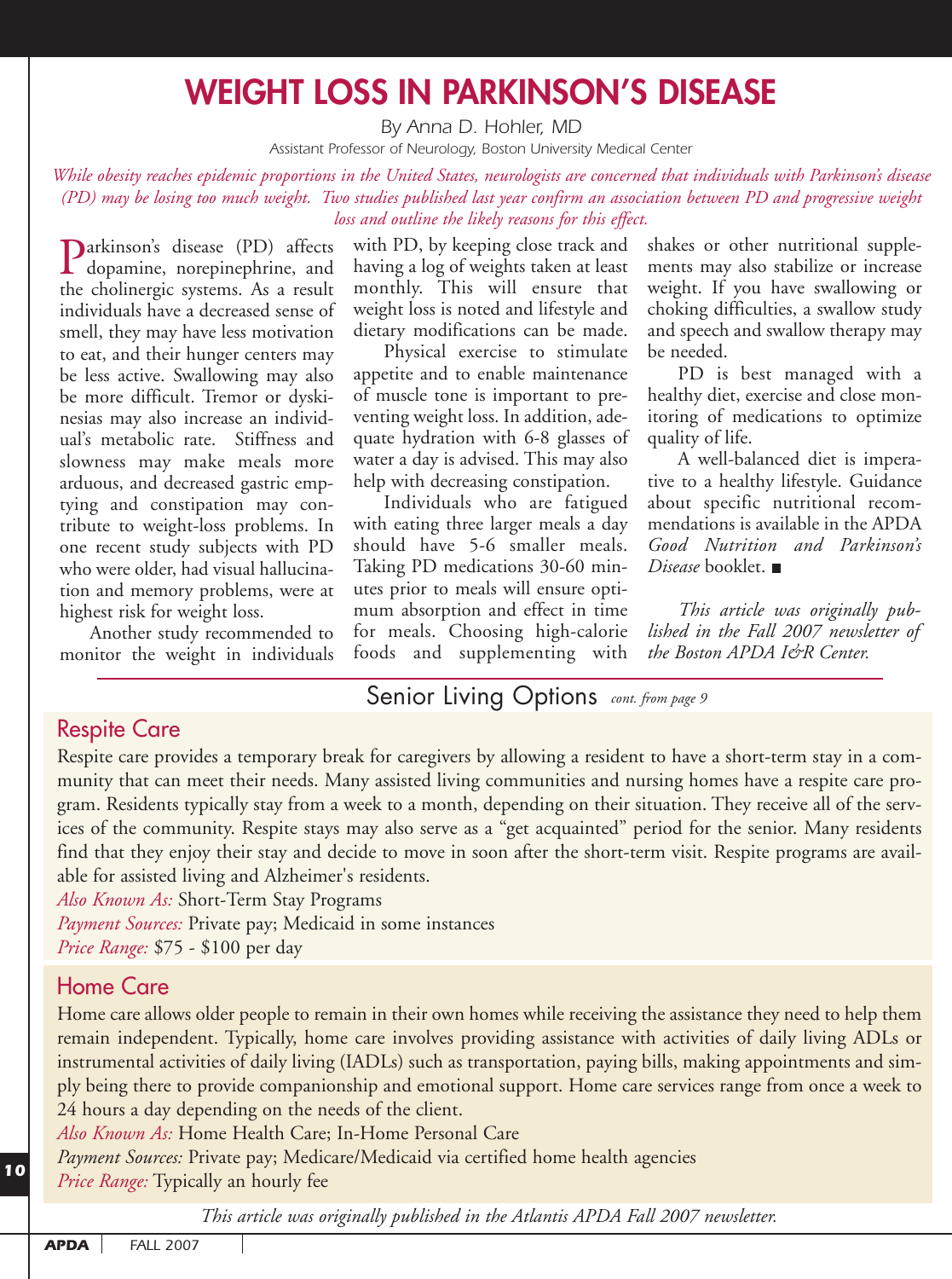# SLEEP and **PARKINSON'S DISEASE**

*By Roseanne DeFronzo Dobkin, PhD Assistant Professor of Psychiatry UMDNJ - Robert Wood Johnson Medical School, New Brunswick, NJ*

isturbances of sleep are one of the more common problems experienced by people with Parkinson's disease (PD), affecting up to 75 percent of patients. In fact studies suggest that sleep is even more of a problem for patients with PD than it is for the general population or those with other medical conditions who are of similar age.

Typical sleep problems seen in PD include difficulty falling asleep and staying asleep, muscle stiffness and twitches during sleep, vivid dreams, sleep walking, and waking up with morning headaches. Sleep apnea (periods of not breathing during sleep), REM behavior disorder (acting out your dreams in your sleep, often at the risk of injuring yourself or your spouse), excessive daytime sleepiness, and sleep attacks (sudden onset of sleep) are also quite common among people with PD.

The link between PD and sleep difficulties is not clearly understood. It is possible that many of the neurodegenerative changes that occur in PD may directly affect the sleep-wake cycle, leading to sleep disruption. Many of the brain neurotransmitters that help to regulate sleep (like dopamine, norepinephrine, serotonin, and GABA) are also damaged to different degrees in PD. Furthermore, motor difficulties, such as inability to move in bed, dystonic movements and pain from leg cramps may all interfere with sleep.

While dopaminergic replacement therapy may improve sleep in patients experiencing nighttime motor dysfunction, it may also disrupt the normal sleep patterns, as these drugs may be stimulating to some patients. Sleep attacks have also been associated with nearly all available dopminergic drugs, especially pramipexole (Mirapex) and ropinirole (Requip).

If you are having sleep difficulties, it is very important to discuss your symptoms with your doctor. The first step to appropriate treatment is to ensure proper diagnosis. Doctors may order a formal overnight evaluation in a sleep clinic (sometimes called a sleep study) to identify specific causes of insomnia such as sleep apnea or restless leg syndrome. The next step is to treat the specific sleep disorder that is identified. For example, medical conditions such as sleep apnea have specific treatments that have been found to be helpful. Any depression and anxiety should also be identified and treated as these concerns are quite common in PD and nearly always interfere with sleep. Optimization and adjustment of dopaminergic replacement therapy are also critical to successful treatment of sleep disturbance.

The intermittent use of sleep medications may also help patients to fall asleep faster and stay asleep longer. Daily exercise, relaxing before bedtime, keeping regular sleep hours (i.e., going to bed and getting up at the same time everyday), and avoiding excess time in bed, daytime naps, caffeine or alcohol in the evening, and large evening meals may also be helpful. And most importantly, individuals suffering from insomnia should only use their bed for sleep (and sex!) and not for other activities such as paying bills, watching TV, or trying to solve the problems of the day.

*This article was originally published in the New Brunswick, NJ APDA I&R Center in Winter 2006-2007.*

#### **STALEVO IN EARLY PARKINSON'S DISEASE**

A new study in patients with early Parkinson's disease demonstrates that Stalevo® (carbidopa, levodopa and entacapone) gives better symptom control and greater improvements in activities of daily living in patients with early Parkinson's disease, than carbidopa/levedopa, the most widely-used current therapy. The results of this study were presented last month at the American Academy of Neurology Annual Meeting in Chicago. ■